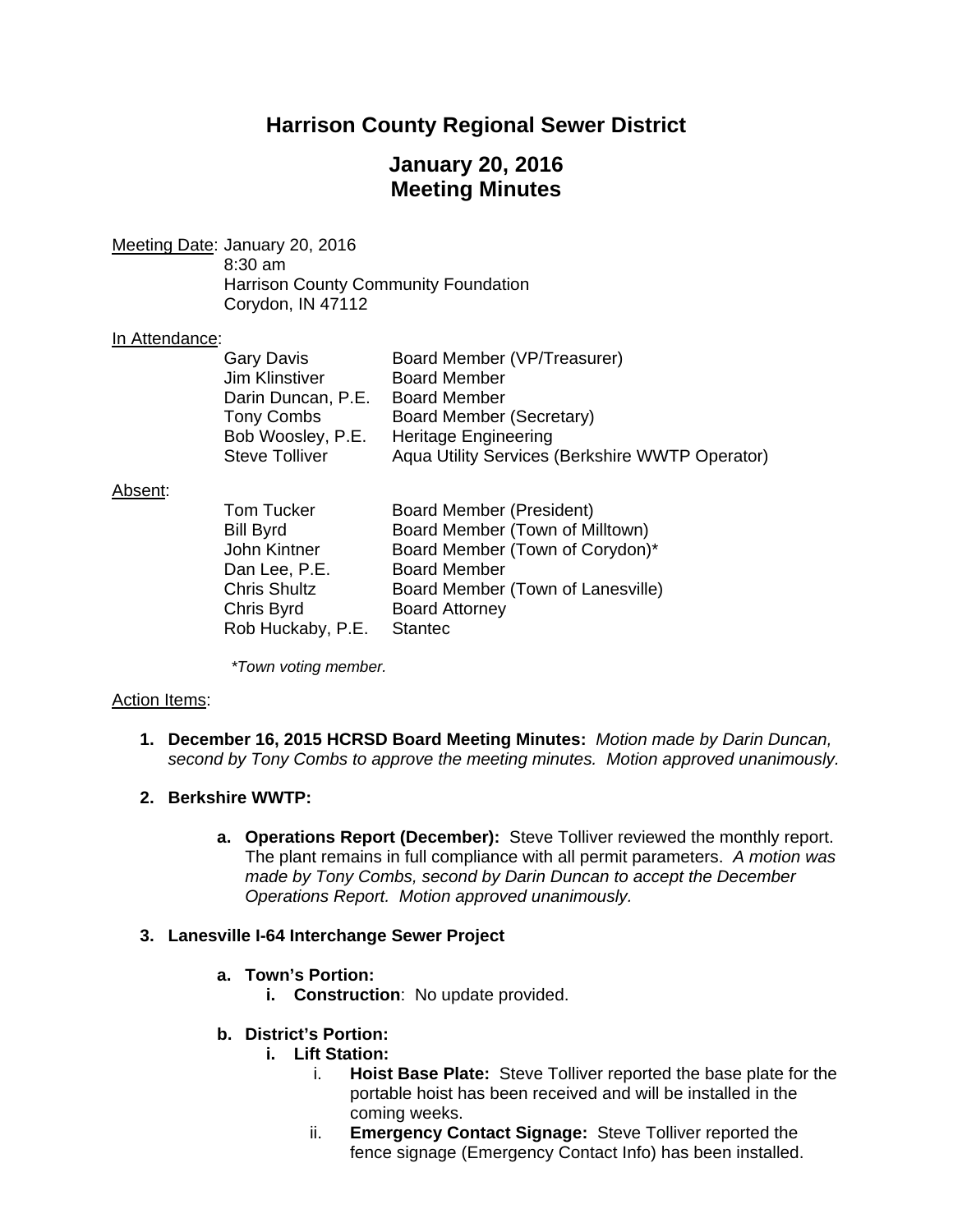HCRSD Mtg Minutes January 20, 2016 Page 2 of 3

> **4. New Salisbury Sewer - 7575 Corydon Junction Road:** The property owner at this address (Mr. William Sieveking) has inquired about connecting to the District's sewer system. The District has an existing forcemain sewer line running along Corydon Junction Road in this location. The District's general policy is to not require connection into force mains unless requested by the property owner or Health Department. The property owner has two houses on this parcel, each with their own septic system. He is considering splitting the parcel into two and selling both parcels. Bob Woosley provided him with the costs to connect and he seemed to have no concerns over the cost. The Board asked if was wanting to connect one or both properties? Bob wasn't sure and suggested he be allowed to follow up with Mr. Sieveking to discuss this further. In general the Board seemed favorable to allowing him to connect. All costs for connection would be the responsibility of the property owner. This item will be discussed further at the next meeting.

## **5. Treasurers Report:**

- a. *Motion made by Darin Duncan, second by Jim Klinstiver to approve the December Treasurer's Report. Motion approved unanimously.*
- b. *Motion made by Tony Combs, second by Jim Klinstiver to pay the following claims. Motion approved unanimously.*

## *District Checking Account:*

| i. Harrison REMC-WWTP electric service                  | \$1,308.92 |
|---------------------------------------------------------|------------|
| ii. Duke Energy – lift station electric service         | \$25.89    |
| iii. USPS - renew PO Box 266 service                    | \$130.00   |
| iv. Aqua Utility Services - Jan. WWTP Oper., LS Maint.  | \$2,871.99 |
| v. Aqua Utility Services - Dec billing & Sludge Hauling | \$664.87   |
| vi. Town of Corydon - December sewer bills              | \$3,948.09 |
| vii. Heritage Eng. - retainer & website hosting fee     | \$880.00   |
|                                                         |            |

c. **Audit:** Gary notified the Board the District is being audited by the State Board of Accounts. This is a routine audit. Gary advised the last audit cost the District approximately \$2,000. The rates charge have increased and he anticipates this audit costing the District approximately \$4,000 - \$5,000.

## **6. Other Items:**

- **a. Board Member Roster:** Copies of the current Board Member roster were distributed.
- **b. Schmidt Lift Station Development of Vacant Parcel (proposed Dollar General Store in New Salisbury):** A schematic site plan of the proposed Dollar General Store was distributed for discussion. The proposed site is located immediately adjacent to the Town's Schmidt Lift Station. Bob has discussed concerns regarding drainage and existing flooding of this site with the site design engineer, Primavera and Associates. Bob is working with their engineer to ensure drainage and possible flooding/standing water at the Lift Station will be eliminated. The Board requested that Bob follow up with the County Engineer to determine if on site detention will be required as part of this development.